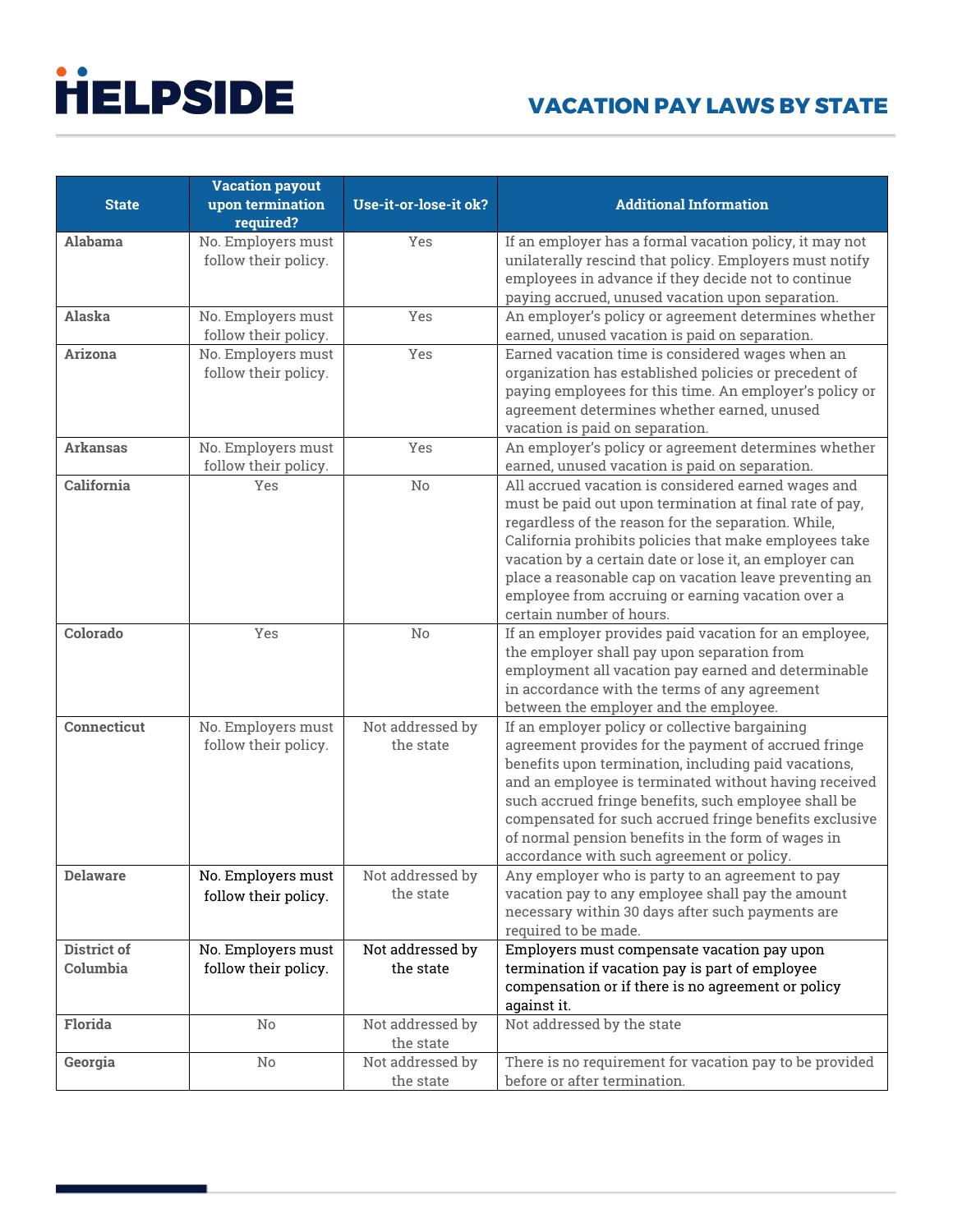| Hawaii               | No. Employers must<br>follow their policy. | Not addressed by<br>the state | Employers must provide vacation leave policies to<br>employees in writing or through a notice in an<br>accessible place. Any changes to vacation leave policies<br>must be given to employees in writing before the date of<br>change.                                                                                                                                                        |
|----------------------|--------------------------------------------|-------------------------------|-----------------------------------------------------------------------------------------------------------------------------------------------------------------------------------------------------------------------------------------------------------------------------------------------------------------------------------------------------------------------------------------------|
| Idaho                | No. Employers must<br>follow their policy. | Not addressed by<br>the state | Vacation pay policies are matters for agreement<br>between the employee and employer. Employees much<br>be notified of any policy changes before they go into<br>effect.                                                                                                                                                                                                                      |
| Illinois             | Yes                                        | Yes                           | Employers are required to pay the total monetary value<br>of earned and unused vacation pay at employee<br>termination. This applies even if the employee quits or<br>is fired.                                                                                                                                                                                                               |
| Indiana              | Yes                                        | Yes                           | If, according to an employee's employment contract,<br>certain conditions must be met before earned vacation<br>pay can be paid, those same conditions will still apply if<br>an employee is terminated.                                                                                                                                                                                      |
| Iowa                 | No. Employers must<br>follow their policy. | Not addressed by<br>the state | Unused vacation pay is only required when an<br>employer has a contract, agreement, policy, or<br>procedure that dictates so.                                                                                                                                                                                                                                                                 |
| <b>Kansas</b>        | No. Employers must<br>follow their policy. | Yes                           | Employers may adopt a vacation policy that only allows<br>employees to earn vacation pay when they reach an<br>anniversary date. If this is the case, employers can also<br>make no payment to an employee if they stop working<br>before the anniversary date.                                                                                                                               |
| Kentucky             | No. Employers must<br>follow their policy. | Not addressed by<br>the state | If an employer offers vested vacation pay, it is treated as<br>regular wages and must be payed upon employee<br>termination.                                                                                                                                                                                                                                                                  |
| Louisiana            | Yes                                        | Yes                           | Employers cannot require employees to sign a contract<br>or policy taking away any accrued wages (including<br>vacation pay) upon termination. Additionally,<br>employers must compensate terminated employees<br>before the next payday or within 15 days (whichever<br>comes first), or they will be liable to 90 days of the<br>employee's wages at the employee's normal rate.            |
| <b>Maine</b>         | No. Employers must<br>follow their policy. | Yes                           | Employers are only required to pay accrued vacation<br>pay upon employee termination if they have a policy<br>that requires it.                                                                                                                                                                                                                                                               |
| <b>Maryland</b>      | No. Employers must<br>follow their policy. | Not addressed by<br>the state | If an employee is not informed at the beginning of their<br>employment that their accrued vacation time will be<br>lost upon termination, that employee may claim their<br>accrued vacation pay. If an employer does not have a<br>written policy specifying that vacation pay will be lost<br>at termination, then employees are entitled to the full<br>cash value of accrued vacation pay. |
| <b>Massachusetts</b> | Yes                                        | Yes                           | Employers must give adequate notice of a use-it-or-<br>lose-it policy so employees have enough time to use<br>their vacation time. Employers must treat vacation pay<br>as wages upon termination and cannot, in any way,<br>exempt themselves from paying accrued vacation pay<br>upon employee termination.                                                                                 |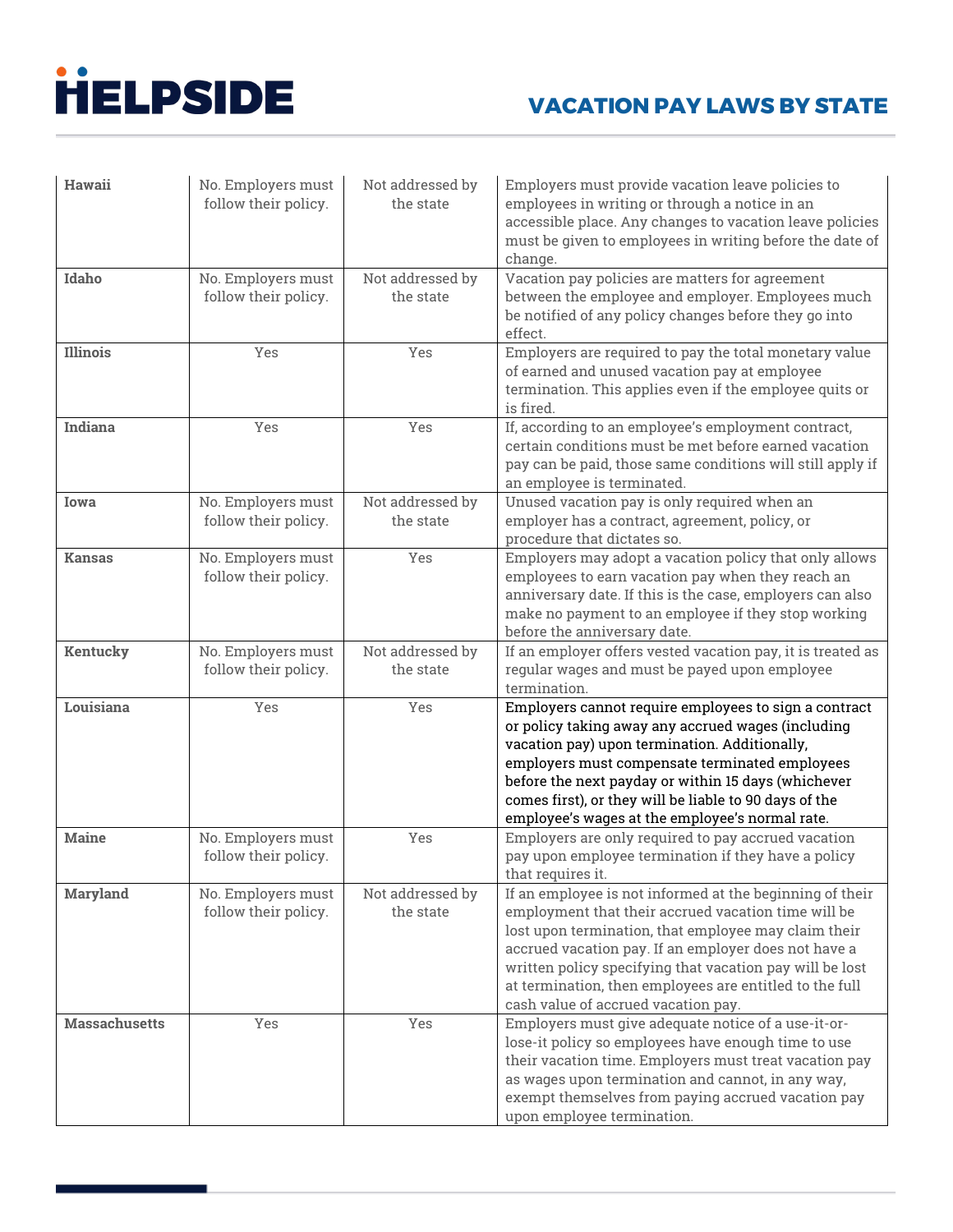| <b>Michigan</b>       | No. Employers must   | Not addressed by | All fringe benefits are required to be paid in accordance  |
|-----------------------|----------------------|------------------|------------------------------------------------------------|
|                       | follow their policy. | the state        | with contracts or written policies. Vacation pay is not    |
|                       |                      |                  | considered wages.                                          |
| <b>Minnesota</b>      | No. Employers must   | Not addressed by | Employer policy determines when benefits are due. If       |
|                       | follow their policy. | the state        | there are benefits due and an employer neglects to pay     |
|                       |                      |                  | them, employees may file a claim.                          |
| Mississippi           | No                   | Not addressed by | Employer contract determines vacation pay upon             |
|                       |                      | the state        | termination.                                               |
| <b>Missouri</b>       | No                   | Not addressed by | Wages do not include vacation pay.                         |
|                       |                      | the state        |                                                            |
| <b>Montana</b>        | No. Employers must   | No               | Employer policy determines vacation pay upon               |
|                       | follow their policy. |                  | termination. Though use-it-or-lose-it is prohibited,       |
|                       |                      |                  | employers may have a maximum cap policy on accrued         |
|                       |                      |                  | vacation time.                                             |
| <b>Nebraska</b>       | Yes                  | No               | All accrued vacation pay must be paid to employees         |
|                       |                      |                  | upon termination, unless the employer and employee or      |
|                       |                      |                  | the employer and the collective-bargaining                 |
|                       |                      |                  | representative have specifically agreed otherwise. A       |
|                       |                      |                  | contract must be signed at the beginning of                |
|                       |                      |                  | employment or at least 90 days before employee             |
|                       |                      |                  | termination, whichever is later.                           |
| <b>Nevada</b>         | No. Employers must   | Not addressed by | An employer is not required to provide compensation        |
|                       | follow their policy. | the state        | for accrued and unused vacation time unless the            |
|                       |                      |                  | employee is rehired by the employer within 90 days         |
|                       |                      |                  | after separation from that employer and the separation     |
|                       |                      |                  | from employment was not due to the employee                |
|                       |                      |                  | voluntarily leaving his or her employment. In this case,   |
|                       |                      |                  | all unused vacation time must be returned to the           |
|                       |                      |                  | employee.                                                  |
| <b>New Hampshire</b>  | No. Employers must   | Yes              | Vacation pay is only considered wages when an              |
|                       | follow their policy. |                  | employer policy determines vacation pay is due.            |
| <b>New Jersey</b>     | No. Employers must   | Not addressed by | If an employer chooses to provide vacation pay they        |
|                       | follow their policy. | the state        | must give it uniformly and in accordance with              |
|                       |                      |                  | established policies or agreements.                        |
| <b>New Mexico</b>     | No                   | Not addressed by | There is no statute that requires employers to pay         |
|                       |                      | the state        | vacation pay.                                              |
| <b>New York</b>       | No. Employers must   | Not addressed by | Employers can specify, in written policy that employees    |
|                       | follow their policy. | the state        | will lose vacation pay upon termination. If this policy is |
|                       |                      |                  | not in writing, then employers are required to pay the     |
|                       |                      |                  | employee for any accrued vacation time.                    |
| <b>North Carolina</b> | No. Employers must   | Yes              | Employers must specify in writing the guidelines for       |
|                       | follow their policy. |                  | accruing vacation pay, vacation pay upon termination,      |
|                       |                      |                  | and any use-it-or-lose-it policies.                        |
| <b>North Dakota</b>   | Yes                  | Yes              | Employers must pay all accrued vacation time upon          |
|                       |                      |                  | termination, with a few exceptions. If the employee        |
|                       |                      |                  | leaves voluntarily an employer may withhold vacation       |
|                       |                      |                  | pay if the employer gave a written notice at the           |
|                       |                      |                  | beginning of employee's employment, the employee has       |
|                       |                      |                  | been employed for less than a year, or the employee        |
|                       |                      |                  | gave less than five days notice. A private employer may    |
|                       |                      |                  | withhold vacation pay if it was awarded and not yet        |
|                       |                      |                  | earned or the employer provided a notice before            |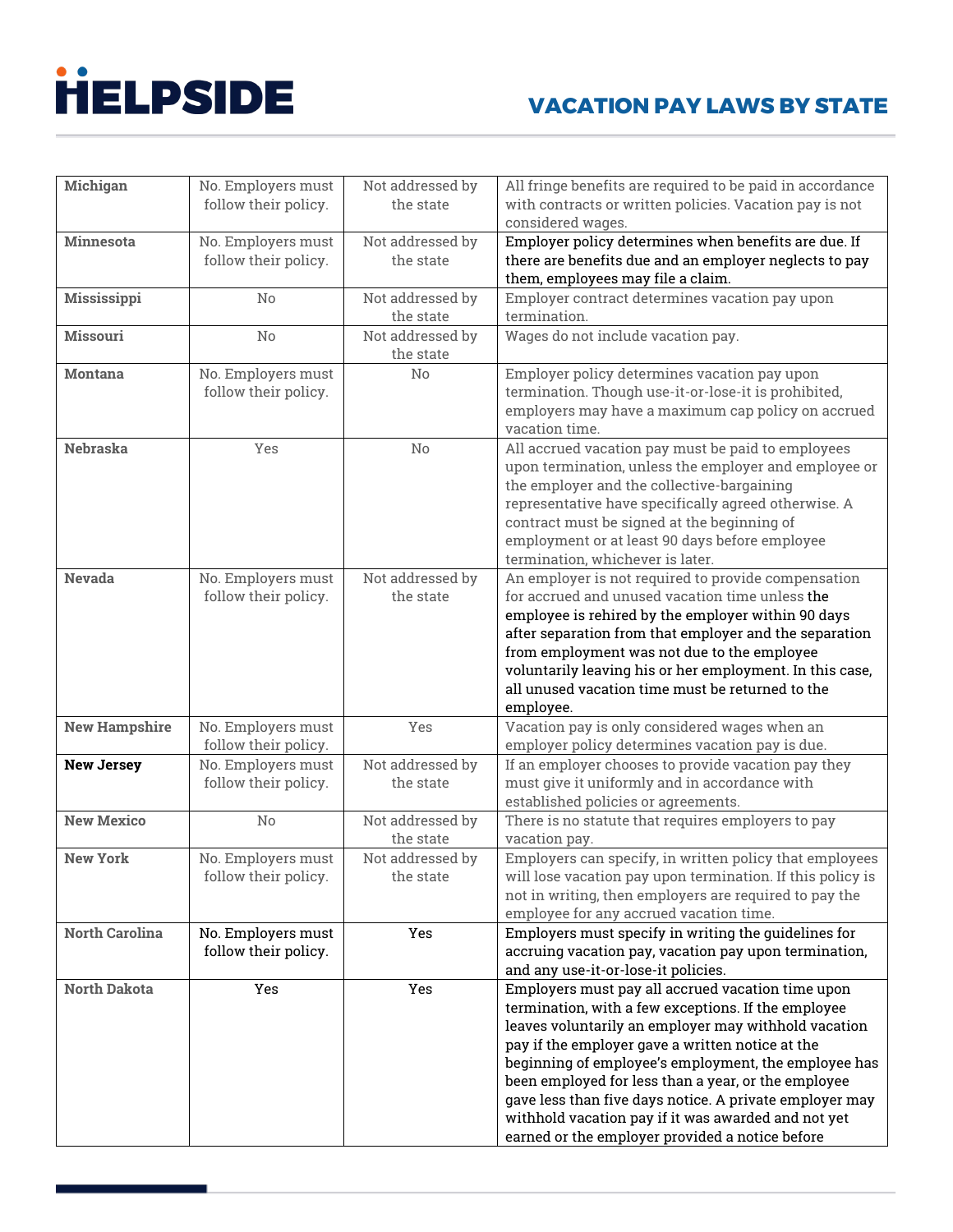| lose-it policy.<br>Ohio<br>Not addressed by<br>Any vacation pay upon termination is determined by<br>No. Employers must<br>the state<br>follow their policy.<br>the employer's policy or agreement.<br>Oklahoma<br>No. Employers must<br>Employers only have to pay accrued vacation time upon<br>Yes<br>follow their policy.<br>termination if their policy specifies it.<br>No. Employers must<br>Not addressed by<br>Vacation pay is considered a wage agreement between<br>Oregon<br>follow their policy.<br>employers and their employees. Employers are only<br>the state<br>required to provide vacation pay or compensate<br>employers for unused vacation pay if it specifies it in<br>their agreement.<br>Not addressed by<br>Pennsylvania<br>No. Employers must<br>Employers are not required to provide vacation pay or<br>follow their policy.<br>the state<br>compensate employees for unused vacation pay unless<br>they have an agreement that specifies so.<br>Not addressed by<br>After one year of employment, all accrued vacation pay<br><b>Rhode Island</b><br>Yes<br>the state<br>becomes wages and must be payed upon employee<br>termination.<br><b>South Carolina</b><br>Not addressed by<br>No. Employers must<br>Employers must give employees notice of the vacation<br>follow their policy.<br>the state<br>pay policy and not differ from it.<br><b>South Dakota</b><br>Not addressed by<br>Not addressed by the state.<br>No<br>the state<br>Not addressed by<br>No. Employers must<br>An employee only receives accrued vacation pay upon<br><b>Tennessee</b><br>follow their policy.<br>termination if the employer has a written policy that<br>the state<br>states so.<br>Employers should create a clear vacation pay policy<br>No. Employers must<br>Yes<br>Texas<br>follow their policy.<br>that specifies whether the employee will be paid for any<br>accrued and unused vacation pay upon termination.<br>Yes<br>Employers must create a policy for vacation time and<br><b>Utah</b><br>No. Employers must<br>follow their policy.<br>follow it. If an employer wants to institute a use-it-or-<br>lose-it policy, it must be explicitly stated in their policy<br>or they will have to pay employees for any unused<br>accrued vacation time.<br>Not addressed by<br>Employers are not required in any way to pay benefits<br>No. Employers must<br><b>Vermont</b><br>follow their policy.<br>the state<br>upon separation. Employers who have a written<br>agreement for vacation pay are liable to their<br>employees for the benefits specified in the agreement.<br>No. Employers must<br>An employer's policy or employee contract governs<br>Yes<br>Virginia<br>follow their policy.<br>whether earned, unused vacation is paid on separation.<br>Not addressed by<br>Employers may, but aren't required to, provide benefits<br>No. Employers must<br>Washington<br>follow their policy.<br>through a policy or collective bargaining agreement.<br>the state.<br>Employers must follow their own policy.<br><b>West Virginia</b><br>Not addressed by<br>Employers are responsible for creating a written policy<br>No. Employers must<br>follow their policy.<br>the state.<br>if they choose to offer vacation pay. Employers may<br>change their existing policy with a written notice to all |
|----------------------------------------------------------------------------------------------------------------------------------------------------------------------------------------------------------------------------------------------------------------------------------------------------------------------------------------------------------------------------------------------------------------------------------------------------------------------------------------------------------------------------------------------------------------------------------------------------------------------------------------------------------------------------------------------------------------------------------------------------------------------------------------------------------------------------------------------------------------------------------------------------------------------------------------------------------------------------------------------------------------------------------------------------------------------------------------------------------------------------------------------------------------------------------------------------------------------------------------------------------------------------------------------------------------------------------------------------------------------------------------------------------------------------------------------------------------------------------------------------------------------------------------------------------------------------------------------------------------------------------------------------------------------------------------------------------------------------------------------------------------------------------------------------------------------------------------------------------------------------------------------------------------------------------------------------------------------------------------------------------------------------------------------------------------------------------------------------------------------------------------------------------------------------------------------------------------------------------------------------------------------------------------------------------------------------------------------------------------------------------------------------------------------------------------------------------------------------------------------------------------------------------------------------------------------------------------------------------------------------------------------------------------------------------------------------------------------------------------------------------------------------------------------------------------------------------------------------------------------------------------------------------------------------------------------------------------------------------------------------------------------------------------------------------------------------------------------------------------------------------------------------------------------------------------------------------------------------------------------------------------------------------------------------------------------------------------------------|
|                                                                                                                                                                                                                                                                                                                                                                                                                                                                                                                                                                                                                                                                                                                                                                                                                                                                                                                                                                                                                                                                                                                                                                                                                                                                                                                                                                                                                                                                                                                                                                                                                                                                                                                                                                                                                                                                                                                                                                                                                                                                                                                                                                                                                                                                                                                                                                                                                                                                                                                                                                                                                                                                                                                                                                                                                                                                                                                                                                                                                                                                                                                                                                                                                                                                                                                                                    |
|                                                                                                                                                                                                                                                                                                                                                                                                                                                                                                                                                                                                                                                                                                                                                                                                                                                                                                                                                                                                                                                                                                                                                                                                                                                                                                                                                                                                                                                                                                                                                                                                                                                                                                                                                                                                                                                                                                                                                                                                                                                                                                                                                                                                                                                                                                                                                                                                                                                                                                                                                                                                                                                                                                                                                                                                                                                                                                                                                                                                                                                                                                                                                                                                                                                                                                                                                    |
|                                                                                                                                                                                                                                                                                                                                                                                                                                                                                                                                                                                                                                                                                                                                                                                                                                                                                                                                                                                                                                                                                                                                                                                                                                                                                                                                                                                                                                                                                                                                                                                                                                                                                                                                                                                                                                                                                                                                                                                                                                                                                                                                                                                                                                                                                                                                                                                                                                                                                                                                                                                                                                                                                                                                                                                                                                                                                                                                                                                                                                                                                                                                                                                                                                                                                                                                                    |
|                                                                                                                                                                                                                                                                                                                                                                                                                                                                                                                                                                                                                                                                                                                                                                                                                                                                                                                                                                                                                                                                                                                                                                                                                                                                                                                                                                                                                                                                                                                                                                                                                                                                                                                                                                                                                                                                                                                                                                                                                                                                                                                                                                                                                                                                                                                                                                                                                                                                                                                                                                                                                                                                                                                                                                                                                                                                                                                                                                                                                                                                                                                                                                                                                                                                                                                                                    |
|                                                                                                                                                                                                                                                                                                                                                                                                                                                                                                                                                                                                                                                                                                                                                                                                                                                                                                                                                                                                                                                                                                                                                                                                                                                                                                                                                                                                                                                                                                                                                                                                                                                                                                                                                                                                                                                                                                                                                                                                                                                                                                                                                                                                                                                                                                                                                                                                                                                                                                                                                                                                                                                                                                                                                                                                                                                                                                                                                                                                                                                                                                                                                                                                                                                                                                                                                    |
|                                                                                                                                                                                                                                                                                                                                                                                                                                                                                                                                                                                                                                                                                                                                                                                                                                                                                                                                                                                                                                                                                                                                                                                                                                                                                                                                                                                                                                                                                                                                                                                                                                                                                                                                                                                                                                                                                                                                                                                                                                                                                                                                                                                                                                                                                                                                                                                                                                                                                                                                                                                                                                                                                                                                                                                                                                                                                                                                                                                                                                                                                                                                                                                                                                                                                                                                                    |
|                                                                                                                                                                                                                                                                                                                                                                                                                                                                                                                                                                                                                                                                                                                                                                                                                                                                                                                                                                                                                                                                                                                                                                                                                                                                                                                                                                                                                                                                                                                                                                                                                                                                                                                                                                                                                                                                                                                                                                                                                                                                                                                                                                                                                                                                                                                                                                                                                                                                                                                                                                                                                                                                                                                                                                                                                                                                                                                                                                                                                                                                                                                                                                                                                                                                                                                                                    |
|                                                                                                                                                                                                                                                                                                                                                                                                                                                                                                                                                                                                                                                                                                                                                                                                                                                                                                                                                                                                                                                                                                                                                                                                                                                                                                                                                                                                                                                                                                                                                                                                                                                                                                                                                                                                                                                                                                                                                                                                                                                                                                                                                                                                                                                                                                                                                                                                                                                                                                                                                                                                                                                                                                                                                                                                                                                                                                                                                                                                                                                                                                                                                                                                                                                                                                                                                    |
|                                                                                                                                                                                                                                                                                                                                                                                                                                                                                                                                                                                                                                                                                                                                                                                                                                                                                                                                                                                                                                                                                                                                                                                                                                                                                                                                                                                                                                                                                                                                                                                                                                                                                                                                                                                                                                                                                                                                                                                                                                                                                                                                                                                                                                                                                                                                                                                                                                                                                                                                                                                                                                                                                                                                                                                                                                                                                                                                                                                                                                                                                                                                                                                                                                                                                                                                                    |
|                                                                                                                                                                                                                                                                                                                                                                                                                                                                                                                                                                                                                                                                                                                                                                                                                                                                                                                                                                                                                                                                                                                                                                                                                                                                                                                                                                                                                                                                                                                                                                                                                                                                                                                                                                                                                                                                                                                                                                                                                                                                                                                                                                                                                                                                                                                                                                                                                                                                                                                                                                                                                                                                                                                                                                                                                                                                                                                                                                                                                                                                                                                                                                                                                                                                                                                                                    |
|                                                                                                                                                                                                                                                                                                                                                                                                                                                                                                                                                                                                                                                                                                                                                                                                                                                                                                                                                                                                                                                                                                                                                                                                                                                                                                                                                                                                                                                                                                                                                                                                                                                                                                                                                                                                                                                                                                                                                                                                                                                                                                                                                                                                                                                                                                                                                                                                                                                                                                                                                                                                                                                                                                                                                                                                                                                                                                                                                                                                                                                                                                                                                                                                                                                                                                                                                    |
|                                                                                                                                                                                                                                                                                                                                                                                                                                                                                                                                                                                                                                                                                                                                                                                                                                                                                                                                                                                                                                                                                                                                                                                                                                                                                                                                                                                                                                                                                                                                                                                                                                                                                                                                                                                                                                                                                                                                                                                                                                                                                                                                                                                                                                                                                                                                                                                                                                                                                                                                                                                                                                                                                                                                                                                                                                                                                                                                                                                                                                                                                                                                                                                                                                                                                                                                                    |
|                                                                                                                                                                                                                                                                                                                                                                                                                                                                                                                                                                                                                                                                                                                                                                                                                                                                                                                                                                                                                                                                                                                                                                                                                                                                                                                                                                                                                                                                                                                                                                                                                                                                                                                                                                                                                                                                                                                                                                                                                                                                                                                                                                                                                                                                                                                                                                                                                                                                                                                                                                                                                                                                                                                                                                                                                                                                                                                                                                                                                                                                                                                                                                                                                                                                                                                                                    |
|                                                                                                                                                                                                                                                                                                                                                                                                                                                                                                                                                                                                                                                                                                                                                                                                                                                                                                                                                                                                                                                                                                                                                                                                                                                                                                                                                                                                                                                                                                                                                                                                                                                                                                                                                                                                                                                                                                                                                                                                                                                                                                                                                                                                                                                                                                                                                                                                                                                                                                                                                                                                                                                                                                                                                                                                                                                                                                                                                                                                                                                                                                                                                                                                                                                                                                                                                    |
|                                                                                                                                                                                                                                                                                                                                                                                                                                                                                                                                                                                                                                                                                                                                                                                                                                                                                                                                                                                                                                                                                                                                                                                                                                                                                                                                                                                                                                                                                                                                                                                                                                                                                                                                                                                                                                                                                                                                                                                                                                                                                                                                                                                                                                                                                                                                                                                                                                                                                                                                                                                                                                                                                                                                                                                                                                                                                                                                                                                                                                                                                                                                                                                                                                                                                                                                                    |
|                                                                                                                                                                                                                                                                                                                                                                                                                                                                                                                                                                                                                                                                                                                                                                                                                                                                                                                                                                                                                                                                                                                                                                                                                                                                                                                                                                                                                                                                                                                                                                                                                                                                                                                                                                                                                                                                                                                                                                                                                                                                                                                                                                                                                                                                                                                                                                                                                                                                                                                                                                                                                                                                                                                                                                                                                                                                                                                                                                                                                                                                                                                                                                                                                                                                                                                                                    |
|                                                                                                                                                                                                                                                                                                                                                                                                                                                                                                                                                                                                                                                                                                                                                                                                                                                                                                                                                                                                                                                                                                                                                                                                                                                                                                                                                                                                                                                                                                                                                                                                                                                                                                                                                                                                                                                                                                                                                                                                                                                                                                                                                                                                                                                                                                                                                                                                                                                                                                                                                                                                                                                                                                                                                                                                                                                                                                                                                                                                                                                                                                                                                                                                                                                                                                                                                    |
|                                                                                                                                                                                                                                                                                                                                                                                                                                                                                                                                                                                                                                                                                                                                                                                                                                                                                                                                                                                                                                                                                                                                                                                                                                                                                                                                                                                                                                                                                                                                                                                                                                                                                                                                                                                                                                                                                                                                                                                                                                                                                                                                                                                                                                                                                                                                                                                                                                                                                                                                                                                                                                                                                                                                                                                                                                                                                                                                                                                                                                                                                                                                                                                                                                                                                                                                                    |
|                                                                                                                                                                                                                                                                                                                                                                                                                                                                                                                                                                                                                                                                                                                                                                                                                                                                                                                                                                                                                                                                                                                                                                                                                                                                                                                                                                                                                                                                                                                                                                                                                                                                                                                                                                                                                                                                                                                                                                                                                                                                                                                                                                                                                                                                                                                                                                                                                                                                                                                                                                                                                                                                                                                                                                                                                                                                                                                                                                                                                                                                                                                                                                                                                                                                                                                                                    |
|                                                                                                                                                                                                                                                                                                                                                                                                                                                                                                                                                                                                                                                                                                                                                                                                                                                                                                                                                                                                                                                                                                                                                                                                                                                                                                                                                                                                                                                                                                                                                                                                                                                                                                                                                                                                                                                                                                                                                                                                                                                                                                                                                                                                                                                                                                                                                                                                                                                                                                                                                                                                                                                                                                                                                                                                                                                                                                                                                                                                                                                                                                                                                                                                                                                                                                                                                    |
|                                                                                                                                                                                                                                                                                                                                                                                                                                                                                                                                                                                                                                                                                                                                                                                                                                                                                                                                                                                                                                                                                                                                                                                                                                                                                                                                                                                                                                                                                                                                                                                                                                                                                                                                                                                                                                                                                                                                                                                                                                                                                                                                                                                                                                                                                                                                                                                                                                                                                                                                                                                                                                                                                                                                                                                                                                                                                                                                                                                                                                                                                                                                                                                                                                                                                                                                                    |
|                                                                                                                                                                                                                                                                                                                                                                                                                                                                                                                                                                                                                                                                                                                                                                                                                                                                                                                                                                                                                                                                                                                                                                                                                                                                                                                                                                                                                                                                                                                                                                                                                                                                                                                                                                                                                                                                                                                                                                                                                                                                                                                                                                                                                                                                                                                                                                                                                                                                                                                                                                                                                                                                                                                                                                                                                                                                                                                                                                                                                                                                                                                                                                                                                                                                                                                                                    |
|                                                                                                                                                                                                                                                                                                                                                                                                                                                                                                                                                                                                                                                                                                                                                                                                                                                                                                                                                                                                                                                                                                                                                                                                                                                                                                                                                                                                                                                                                                                                                                                                                                                                                                                                                                                                                                                                                                                                                                                                                                                                                                                                                                                                                                                                                                                                                                                                                                                                                                                                                                                                                                                                                                                                                                                                                                                                                                                                                                                                                                                                                                                                                                                                                                                                                                                                                    |
|                                                                                                                                                                                                                                                                                                                                                                                                                                                                                                                                                                                                                                                                                                                                                                                                                                                                                                                                                                                                                                                                                                                                                                                                                                                                                                                                                                                                                                                                                                                                                                                                                                                                                                                                                                                                                                                                                                                                                                                                                                                                                                                                                                                                                                                                                                                                                                                                                                                                                                                                                                                                                                                                                                                                                                                                                                                                                                                                                                                                                                                                                                                                                                                                                                                                                                                                                    |
|                                                                                                                                                                                                                                                                                                                                                                                                                                                                                                                                                                                                                                                                                                                                                                                                                                                                                                                                                                                                                                                                                                                                                                                                                                                                                                                                                                                                                                                                                                                                                                                                                                                                                                                                                                                                                                                                                                                                                                                                                                                                                                                                                                                                                                                                                                                                                                                                                                                                                                                                                                                                                                                                                                                                                                                                                                                                                                                                                                                                                                                                                                                                                                                                                                                                                                                                                    |
|                                                                                                                                                                                                                                                                                                                                                                                                                                                                                                                                                                                                                                                                                                                                                                                                                                                                                                                                                                                                                                                                                                                                                                                                                                                                                                                                                                                                                                                                                                                                                                                                                                                                                                                                                                                                                                                                                                                                                                                                                                                                                                                                                                                                                                                                                                                                                                                                                                                                                                                                                                                                                                                                                                                                                                                                                                                                                                                                                                                                                                                                                                                                                                                                                                                                                                                                                    |
|                                                                                                                                                                                                                                                                                                                                                                                                                                                                                                                                                                                                                                                                                                                                                                                                                                                                                                                                                                                                                                                                                                                                                                                                                                                                                                                                                                                                                                                                                                                                                                                                                                                                                                                                                                                                                                                                                                                                                                                                                                                                                                                                                                                                                                                                                                                                                                                                                                                                                                                                                                                                                                                                                                                                                                                                                                                                                                                                                                                                                                                                                                                                                                                                                                                                                                                                                    |
|                                                                                                                                                                                                                                                                                                                                                                                                                                                                                                                                                                                                                                                                                                                                                                                                                                                                                                                                                                                                                                                                                                                                                                                                                                                                                                                                                                                                                                                                                                                                                                                                                                                                                                                                                                                                                                                                                                                                                                                                                                                                                                                                                                                                                                                                                                                                                                                                                                                                                                                                                                                                                                                                                                                                                                                                                                                                                                                                                                                                                                                                                                                                                                                                                                                                                                                                                    |
|                                                                                                                                                                                                                                                                                                                                                                                                                                                                                                                                                                                                                                                                                                                                                                                                                                                                                                                                                                                                                                                                                                                                                                                                                                                                                                                                                                                                                                                                                                                                                                                                                                                                                                                                                                                                                                                                                                                                                                                                                                                                                                                                                                                                                                                                                                                                                                                                                                                                                                                                                                                                                                                                                                                                                                                                                                                                                                                                                                                                                                                                                                                                                                                                                                                                                                                                                    |
|                                                                                                                                                                                                                                                                                                                                                                                                                                                                                                                                                                                                                                                                                                                                                                                                                                                                                                                                                                                                                                                                                                                                                                                                                                                                                                                                                                                                                                                                                                                                                                                                                                                                                                                                                                                                                                                                                                                                                                                                                                                                                                                                                                                                                                                                                                                                                                                                                                                                                                                                                                                                                                                                                                                                                                                                                                                                                                                                                                                                                                                                                                                                                                                                                                                                                                                                                    |
|                                                                                                                                                                                                                                                                                                                                                                                                                                                                                                                                                                                                                                                                                                                                                                                                                                                                                                                                                                                                                                                                                                                                                                                                                                                                                                                                                                                                                                                                                                                                                                                                                                                                                                                                                                                                                                                                                                                                                                                                                                                                                                                                                                                                                                                                                                                                                                                                                                                                                                                                                                                                                                                                                                                                                                                                                                                                                                                                                                                                                                                                                                                                                                                                                                                                                                                                                    |
|                                                                                                                                                                                                                                                                                                                                                                                                                                                                                                                                                                                                                                                                                                                                                                                                                                                                                                                                                                                                                                                                                                                                                                                                                                                                                                                                                                                                                                                                                                                                                                                                                                                                                                                                                                                                                                                                                                                                                                                                                                                                                                                                                                                                                                                                                                                                                                                                                                                                                                                                                                                                                                                                                                                                                                                                                                                                                                                                                                                                                                                                                                                                                                                                                                                                                                                                                    |
|                                                                                                                                                                                                                                                                                                                                                                                                                                                                                                                                                                                                                                                                                                                                                                                                                                                                                                                                                                                                                                                                                                                                                                                                                                                                                                                                                                                                                                                                                                                                                                                                                                                                                                                                                                                                                                                                                                                                                                                                                                                                                                                                                                                                                                                                                                                                                                                                                                                                                                                                                                                                                                                                                                                                                                                                                                                                                                                                                                                                                                                                                                                                                                                                                                                                                                                                                    |
|                                                                                                                                                                                                                                                                                                                                                                                                                                                                                                                                                                                                                                                                                                                                                                                                                                                                                                                                                                                                                                                                                                                                                                                                                                                                                                                                                                                                                                                                                                                                                                                                                                                                                                                                                                                                                                                                                                                                                                                                                                                                                                                                                                                                                                                                                                                                                                                                                                                                                                                                                                                                                                                                                                                                                                                                                                                                                                                                                                                                                                                                                                                                                                                                                                                                                                                                                    |
|                                                                                                                                                                                                                                                                                                                                                                                                                                                                                                                                                                                                                                                                                                                                                                                                                                                                                                                                                                                                                                                                                                                                                                                                                                                                                                                                                                                                                                                                                                                                                                                                                                                                                                                                                                                                                                                                                                                                                                                                                                                                                                                                                                                                                                                                                                                                                                                                                                                                                                                                                                                                                                                                                                                                                                                                                                                                                                                                                                                                                                                                                                                                                                                                                                                                                                                                                    |
|                                                                                                                                                                                                                                                                                                                                                                                                                                                                                                                                                                                                                                                                                                                                                                                                                                                                                                                                                                                                                                                                                                                                                                                                                                                                                                                                                                                                                                                                                                                                                                                                                                                                                                                                                                                                                                                                                                                                                                                                                                                                                                                                                                                                                                                                                                                                                                                                                                                                                                                                                                                                                                                                                                                                                                                                                                                                                                                                                                                                                                                                                                                                                                                                                                                                                                                                                    |
|                                                                                                                                                                                                                                                                                                                                                                                                                                                                                                                                                                                                                                                                                                                                                                                                                                                                                                                                                                                                                                                                                                                                                                                                                                                                                                                                                                                                                                                                                                                                                                                                                                                                                                                                                                                                                                                                                                                                                                                                                                                                                                                                                                                                                                                                                                                                                                                                                                                                                                                                                                                                                                                                                                                                                                                                                                                                                                                                                                                                                                                                                                                                                                                                                                                                                                                                                    |
|                                                                                                                                                                                                                                                                                                                                                                                                                                                                                                                                                                                                                                                                                                                                                                                                                                                                                                                                                                                                                                                                                                                                                                                                                                                                                                                                                                                                                                                                                                                                                                                                                                                                                                                                                                                                                                                                                                                                                                                                                                                                                                                                                                                                                                                                                                                                                                                                                                                                                                                                                                                                                                                                                                                                                                                                                                                                                                                                                                                                                                                                                                                                                                                                                                                                                                                                                    |
|                                                                                                                                                                                                                                                                                                                                                                                                                                                                                                                                                                                                                                                                                                                                                                                                                                                                                                                                                                                                                                                                                                                                                                                                                                                                                                                                                                                                                                                                                                                                                                                                                                                                                                                                                                                                                                                                                                                                                                                                                                                                                                                                                                                                                                                                                                                                                                                                                                                                                                                                                                                                                                                                                                                                                                                                                                                                                                                                                                                                                                                                                                                                                                                                                                                                                                                                                    |
|                                                                                                                                                                                                                                                                                                                                                                                                                                                                                                                                                                                                                                                                                                                                                                                                                                                                                                                                                                                                                                                                                                                                                                                                                                                                                                                                                                                                                                                                                                                                                                                                                                                                                                                                                                                                                                                                                                                                                                                                                                                                                                                                                                                                                                                                                                                                                                                                                                                                                                                                                                                                                                                                                                                                                                                                                                                                                                                                                                                                                                                                                                                                                                                                                                                                                                                                                    |
|                                                                                                                                                                                                                                                                                                                                                                                                                                                                                                                                                                                                                                                                                                                                                                                                                                                                                                                                                                                                                                                                                                                                                                                                                                                                                                                                                                                                                                                                                                                                                                                                                                                                                                                                                                                                                                                                                                                                                                                                                                                                                                                                                                                                                                                                                                                                                                                                                                                                                                                                                                                                                                                                                                                                                                                                                                                                                                                                                                                                                                                                                                                                                                                                                                                                                                                                                    |
| employees. If an employer choses to change or                                                                                                                                                                                                                                                                                                                                                                                                                                                                                                                                                                                                                                                                                                                                                                                                                                                                                                                                                                                                                                                                                                                                                                                                                                                                                                                                                                                                                                                                                                                                                                                                                                                                                                                                                                                                                                                                                                                                                                                                                                                                                                                                                                                                                                                                                                                                                                                                                                                                                                                                                                                                                                                                                                                                                                                                                                                                                                                                                                                                                                                                                                                                                                                                                                                                                                      |
| discontinue their vacation pay policy, employees must                                                                                                                                                                                                                                                                                                                                                                                                                                                                                                                                                                                                                                                                                                                                                                                                                                                                                                                                                                                                                                                                                                                                                                                                                                                                                                                                                                                                                                                                                                                                                                                                                                                                                                                                                                                                                                                                                                                                                                                                                                                                                                                                                                                                                                                                                                                                                                                                                                                                                                                                                                                                                                                                                                                                                                                                                                                                                                                                                                                                                                                                                                                                                                                                                                                                                              |
| be allowed to use the vacation time accrued under the                                                                                                                                                                                                                                                                                                                                                                                                                                                                                                                                                                                                                                                                                                                                                                                                                                                                                                                                                                                                                                                                                                                                                                                                                                                                                                                                                                                                                                                                                                                                                                                                                                                                                                                                                                                                                                                                                                                                                                                                                                                                                                                                                                                                                                                                                                                                                                                                                                                                                                                                                                                                                                                                                                                                                                                                                                                                                                                                                                                                                                                                                                                                                                                                                                                                                              |
| previous policy. Additionally, employers may choose to<br>payout benefits upon termination to some employees                                                                                                                                                                                                                                                                                                                                                                                                                                                                                                                                                                                                                                                                                                                                                                                                                                                                                                                                                                                                                                                                                                                                                                                                                                                                                                                                                                                                                                                                                                                                                                                                                                                                                                                                                                                                                                                                                                                                                                                                                                                                                                                                                                                                                                                                                                                                                                                                                                                                                                                                                                                                                                                                                                                                                                                                                                                                                                                                                                                                                                                                                                                                                                                                                                       |
| and not others if it is specified in their policy.                                                                                                                                                                                                                                                                                                                                                                                                                                                                                                                                                                                                                                                                                                                                                                                                                                                                                                                                                                                                                                                                                                                                                                                                                                                                                                                                                                                                                                                                                                                                                                                                                                                                                                                                                                                                                                                                                                                                                                                                                                                                                                                                                                                                                                                                                                                                                                                                                                                                                                                                                                                                                                                                                                                                                                                                                                                                                                                                                                                                                                                                                                                                                                                                                                                                                                 |